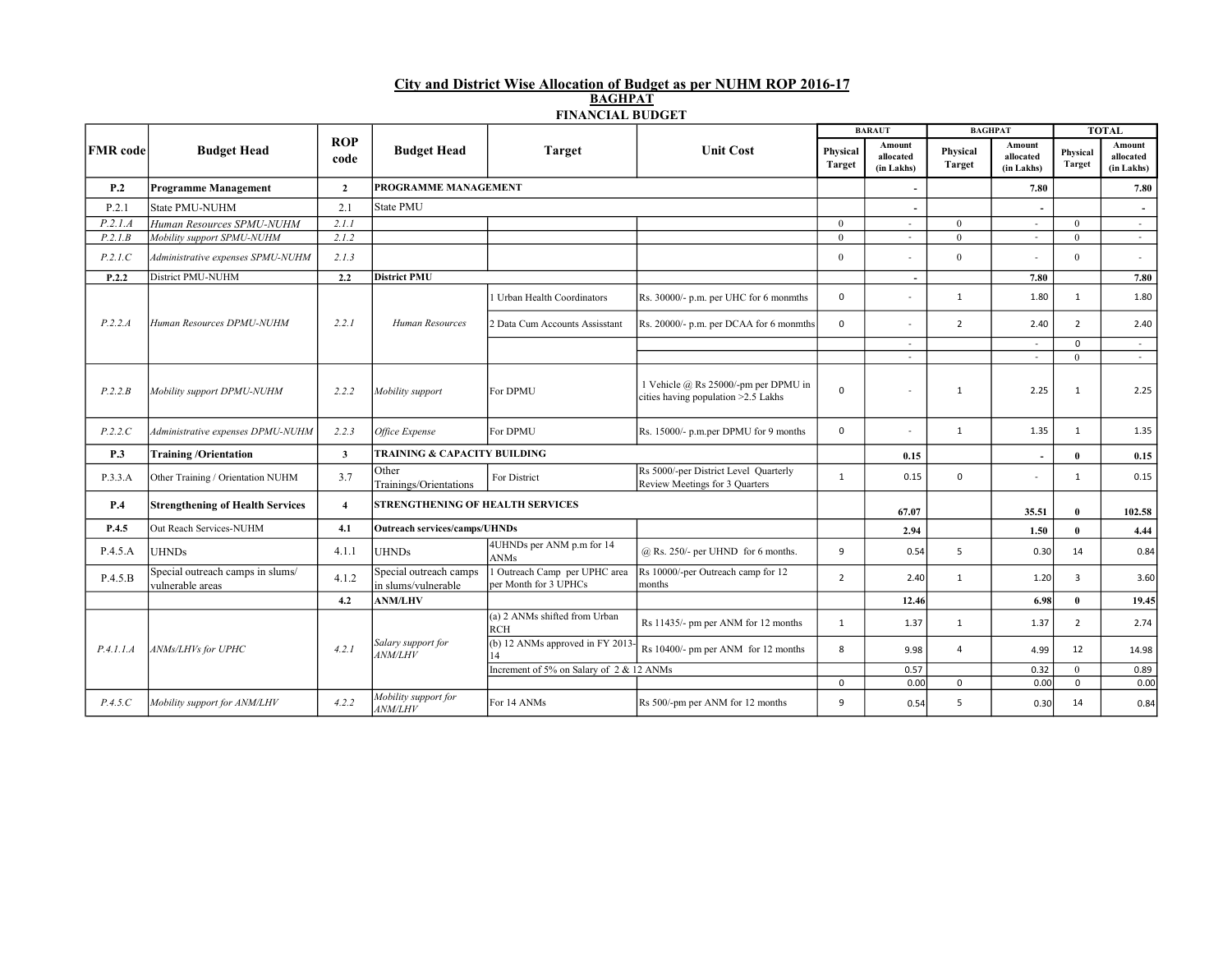## City and District Wise Allocation of Budget as per NUHM ROP 2016-17 BAGHPAT FINANCIAL BUDGET

|                 | <b>Budget Head</b>                 |                    |                                                                  |                                                                                                                      |                                                                                                | <b>BARAUT</b>             |                                   | <b>BAGHPAT</b>            |                                   | <b>TOTAL</b>              |                                   |
|-----------------|------------------------------------|--------------------|------------------------------------------------------------------|----------------------------------------------------------------------------------------------------------------------|------------------------------------------------------------------------------------------------|---------------------------|-----------------------------------|---------------------------|-----------------------------------|---------------------------|-----------------------------------|
| <b>FMR</b> code |                                    | <b>ROP</b><br>code | <b>Budget Head</b>                                               | Target                                                                                                               | <b>Unit Cost</b>                                                                               | Physical<br><b>Target</b> | Amount<br>allocated<br>(in Lakhs) | Physical<br><b>Target</b> | Amount<br>allocated<br>(in Lakhs) | Physical<br><b>Target</b> | Amount<br>allocated<br>(in Lakhs) |
|                 |                                    | 4.3                | <b>Urban PHC (UPHC)</b>                                          |                                                                                                                      |                                                                                                |                           | 51.67                             |                           | 27.03                             | $\mathbf{0}$              | 78.69                             |
| P.4.4.2.A       | Equipment for UPHC                 | 4.3.1              | Renovation/upgradation<br>of existing facility to<br><b>UPHC</b> | For Mini Autoclave, Microscope &<br>Equipments to ANMs                                                               | Rs. 1.00 Lakh per UPHC for 3 UPHCs                                                             | $\overline{2}$            | 2.00                              | 1                         | 1.00                              | 3                         | 3.00                              |
| P.4.2.1.A       | UPHC-NC                            | 4.3.2              | <b>Building of new UPHC</b>                                      |                                                                                                                      |                                                                                                |                           |                                   |                           |                                   | $\mathbf{0}$              |                                   |
|                 |                                    | 4.3.3              |                                                                  |                                                                                                                      | Operation cost support for running UPHC (other than untied grants and medicines & consumables) |                           | 36.17                             |                           | 19.28                             | $\bf{0}$                  | 55.44                             |
|                 |                                    | 4.3.3.1            | Human Resource                                                   |                                                                                                                      |                                                                                                |                           | 30.89                             |                           | 16.64                             | $\mathbf{0}$              | 47.52                             |
|                 | P.4.1.3.1.A   MO at UPHC Full-time |                    | MO salary                                                        | (a) 2 Fulltime MOs shifted from<br>Urban RCH                                                                         | Rs 41600/-p.m. Per MO for 12 months                                                            |                           | 4.99                              |                           | 4.99                              | $\overline{2}$            | 9.98                              |
|                 |                                    |                    |                                                                  | (b) 1Fulltime MOs approved in<br>2013-14&2014-15                                                                     | Rs 37800/month/MO for 12 months                                                                |                           | 4.54                              | $\mathbf{0}$              | $\sim$                            | -1                        | 4.54                              |
|                 |                                    | 4.3.3.1.1          |                                                                  | Increment of 5% on Salary of 2 & 1 Mos                                                                               |                                                                                                |                           | 0.48                              |                           | 0.25                              | $\overline{0}$            | 0.73                              |
|                 |                                    |                    |                                                                  |                                                                                                                      |                                                                                                | $\Omega$                  |                                   | $\Omega$                  | $\sim$                            | $\theta$                  | $\sim$                            |
|                 | P.4.1.3.1.B   MO at UPHC Part-time |                    |                                                                  | (d) 3 Parttime MO                                                                                                    | Rs 21600/-p.m. Per MO for 12 months                                                            | 2                         | 5.18                              |                           | 2.59                              | $\overline{3}$            | 7.78                              |
|                 |                                    |                    |                                                                  | Increment of 5% on Salary of 3 Mos                                                                                   |                                                                                                |                           | 0.26                              |                           | 0.13                              | $\theta$                  | 0.39                              |
|                 |                                    |                    |                                                                  |                                                                                                                      |                                                                                                | $\theta$                  | ÷                                 | $\Omega$                  | $\sim$                            | $\theta$                  | $\sim$                            |
| P.4.1.2.A       | Staff nurse for UPHC               | 4.3.3.1.2          | Salary of paramedical&<br>nursing staff (Staff<br>Nurse/Lab      | (a) 2 Staff Nurses shifted from<br>Urban RCH                                                                         | Rs 19060/-pm per SN for 12 months                                                              | 1                         | 2.29                              | 1                         | 2.29                              | $\overline{2}$            | 4.57                              |
|                 |                                    |                    |                                                                  | (b) 3 Staff Nurses (2 SNs per<br>UPHC for 1New UPHC & 1<br>additional SN for 1 UPHCs each<br>shifted from urban RCH) | Rs 17325/-pm per SN for 12 months                                                              | $\overline{2}$            | 4.16                              | 1                         | 2.08                              | 3                         | 6.24                              |
|                 |                                    |                    |                                                                  | Increment of 5% on Salary of 2 & 3 SNs                                                                               |                                                                                                |                           | 0.32                              |                           | 0.22                              | $\mathbf{0}$              | 0.54                              |
|                 |                                    |                    |                                                                  |                                                                                                                      |                                                                                                | $\mathbf 0$               | $\sim$                            | $\mathbf 0$               | $\sim$                            | $\mathbf 0$               | $\sim$                            |
| P.4.1.6.4       | Pharmacists at UPHC                |                    | Technician/Pharmcist/Oth<br>er)                                  | (d) 3 Pharmacist                                                                                                     | Rs 17325/-pm per Pharmacist for 12<br>months                                                   | $\overline{2}$            | 4.16                              | 1                         | 2.08                              | $\overline{3}$            | 6.24                              |
|                 |                                    |                    |                                                                  | Increment of 5% on Salary of 3 Pharmacist                                                                            |                                                                                                |                           | 0.21                              |                           | 0.10                              | $\theta$                  | 0.31                              |
|                 |                                    |                    |                                                                  |                                                                                                                      |                                                                                                | $\mathbf 0$               | $\sim$                            | $\mathbf 0$               | $\sim$                            | $\mathbf 0$               | $\sim$                            |
| P.4.1.5.4       | Lab Technicians at UPHC            |                    |                                                                  | (f) 3 Lab Technician                                                                                                 | Rs12400 /-pm per Lab Technician for 12<br>months                                               | $\overline{2}$            | 2.98                              | 1                         | 1.49                              | $\overline{3}$            | 4.46                              |
|                 |                                    |                    |                                                                  | Increment of 5% on Salary of 3 LTs                                                                                   |                                                                                                |                           | 0.15                              |                           | 0.07                              | $\theta$                  | 0.22                              |
|                 |                                    |                    |                                                                  |                                                                                                                      |                                                                                                | $\Omega$                  | 0.00                              | $\mathbf 0$               | 0.00                              | $\mathbf 0$               | 0.00                              |
| P.4.1.10.A      | Other Support staff-NUHM           | 4.3.3.1.3          | Salary of support staff<br>(non clinical staff)                  | Position not Approved. Lumpsum<br>amount approved for outsourcing<br>support staff services. Budget for 6            | Rs 5717/- p.m. per Sweeper cum<br>Chowkidarfor 2 Sweeper cum Chowkidar<br>for 6 months         | 1                         | 0.34                              | 1                         | 0.34                              | $\overline{2}$            | 0.69                              |
|                 |                                    |                    |                                                                  | months allocated as per approval<br>from last year.                                                                  | Rs 14000/-pm per UPHC for support staff<br>for 6 months                                        | 1                         | 0.84                              | $\mathbf 0$               | $\sim$                            | 1                         | 0.84                              |